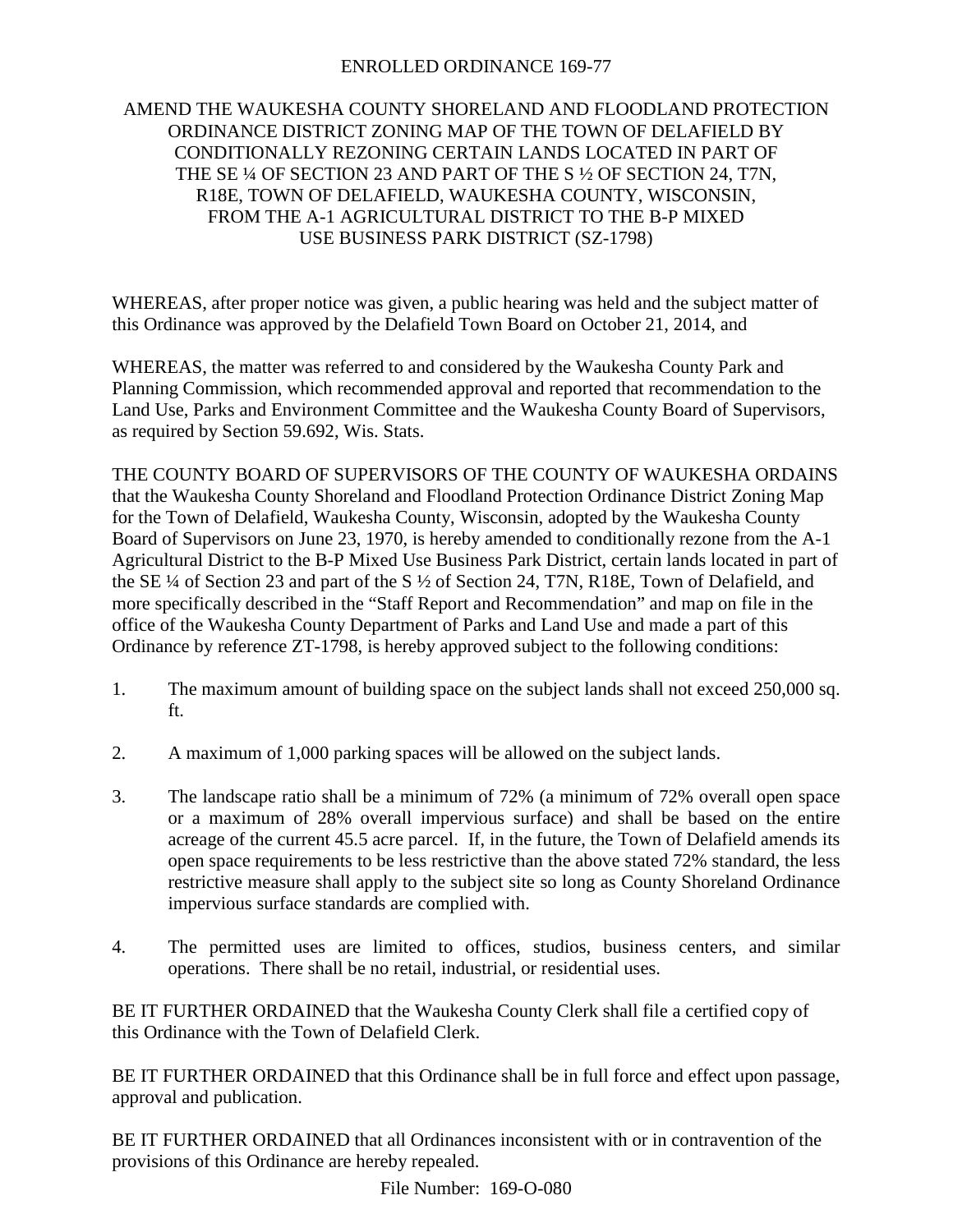AMEND THE WAUKESHA COUNTY SHORELAND AND FLOODLAND PROTECTION ORDINANCE DISTRICT ZONING MAP OF THE TOWN OF DELAFIELD BY CONDITIONALLY REZONING CERTAIN LANDS LOCATED IN PART OF THE SE 1/4 OF SECTION 23 AND PART OF THE S 1/2 OF SECTION 24, T7N, R18E, TOWN OF DELAFIELD, WAUKESHA COUNTY, WISCONSIN, FROM THE A-1 AGRICULTURAL DISTRICT TO THE B-P MIXED USE BUSINESS PARK DISTRICT (SZ-1798)

Presented by: Land Use, Parks, and Environment Committee

aske (au Pauline T. Jaske, Chait Jim Batzko Deue Jennifer Grant eith Hammitt Eric Highum Villiam Mitchell

The foregoing legislation adopted by the County Board of Supervisors of Waukesha County, Wisconsin, was presented to the County Executive on:

Ukur Navael  $18/16/14$ Date:

Kathleen Novack, County Clerk

The foregoing legislation adopted by the County Board of Supervisors of Waukesha County, Wisconsin, is hereby:

Approved: Vetoed:  $12 - 22 - 1$ Date:

Daniel P. Vrakas, County Executive

169-O-080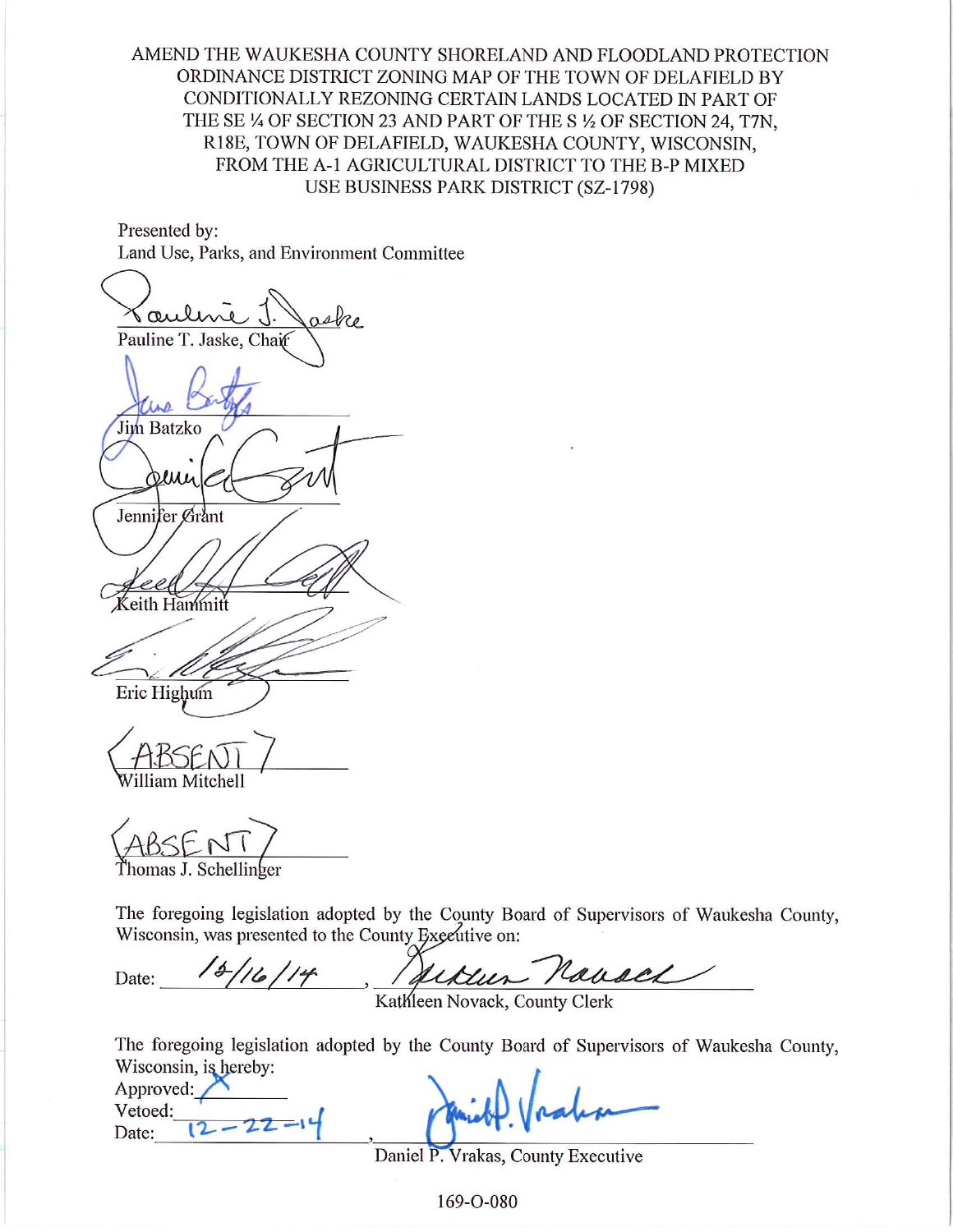#### **COMMISSION ACTION**

The Waukesha County Park and Planning Commission after giving consideration to the subject matter of the Ordinance to amend the Waukesha County Shoreland and Floodland Protection Ordinance hereby recommends approval of SZ-1798 (Fred Tumblebrook Ltd. Partnership) in accordance with the attached "Staff Report and Recommendation."

PARK AND PLANNING COMMISSION

November 20, 2014

James Siepmann, Chairperson

Robert Peregrine

Richard Morris

Gary Goodehild

rbb:l

William Mitchell

morris

**Bonnie Morris** 

 $\overline{2}$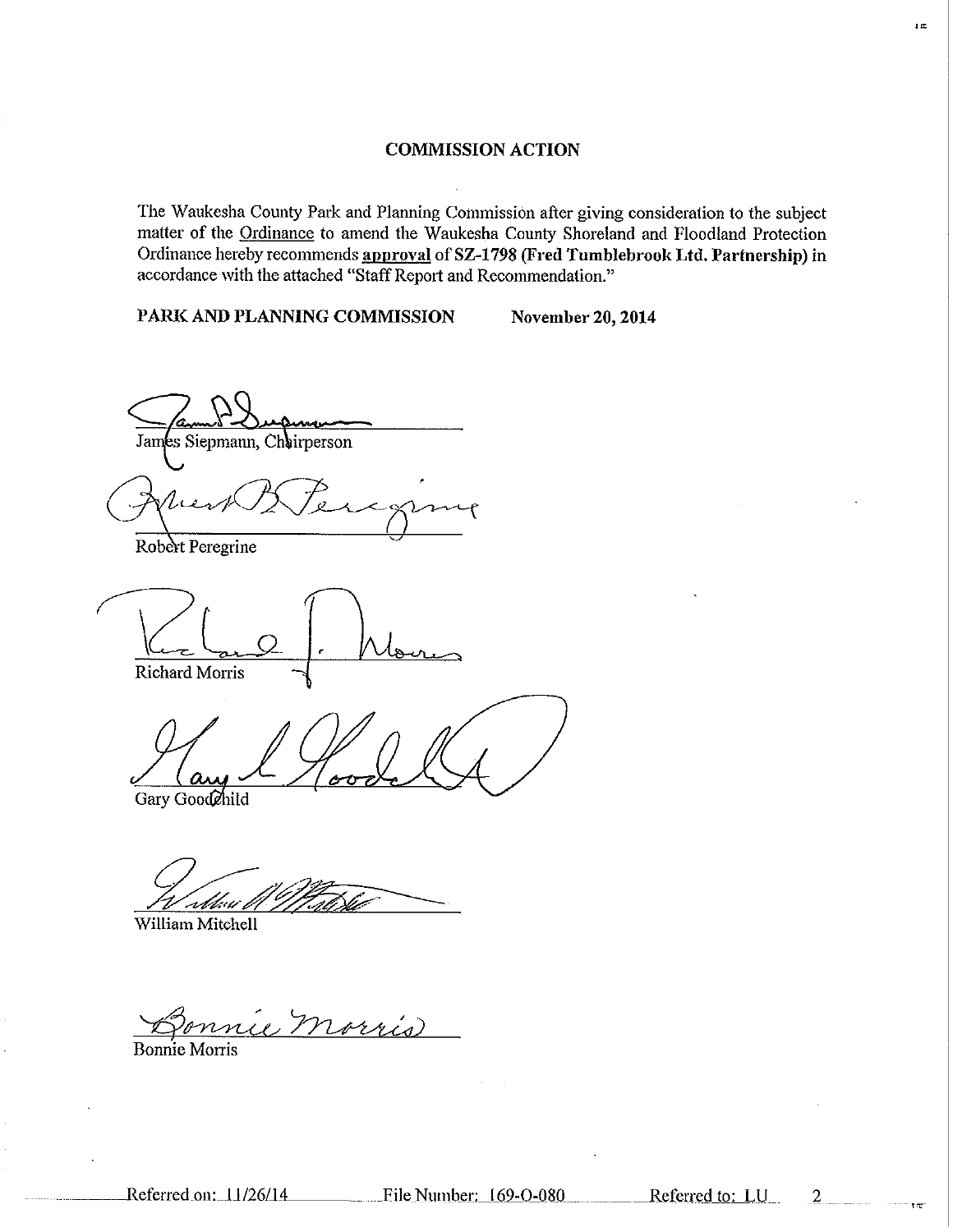## WAUKESHA COUNTY DEPARTMENT OF PARKS AND LAND USE STAFF REPORT AND RECOMMENDATION ZONING MAP AMENDMENT

| DATE:               | November 20, 2014                                                                                                                                             |
|---------------------|---------------------------------------------------------------------------------------------------------------------------------------------------------------|
| <b>FILE NO.:</b>    | SZ-1798                                                                                                                                                       |
| <b>OWNER:</b>       | FRED - Tumblebrook Limited Partnership<br>Rep. by: Fiduciary - Craig Raddatz<br>789 North Water St., Suite 200<br>Milwaukee, WI 53202                         |
| <b>AGENT:</b>       | Orthopaedic Associates of Wisconsin<br>Rep. by: HIS-Properties, Inc.<br>Ryan Schultz - President<br>18500 W. Corporate Dr., Suite 120<br>Brookfield, WI 53045 |
| <b>TAX KEY NO.:</b> | DELT 0813.983.003                                                                                                                                             |

#### **LOCATION:**

Part of the SE 1/4 of Section 23 and part of the S 1/2 of Section 24, T7N, R18E, Town of Delafield. More specifically, the property is located directly north of Golf Road (C.T.H. "DR") and west of C.T.H. "SS", containing approximately 45.5 acres.

## **EXISTING ZONING:**

A-1 Agricultural District and C-1 Conservancy District (County) Conditional B-3 Business Park, WF-1 Wetland-Floodplain, and C-1 Conservancy Overlay Districts (Town)

## **EXISTING LAND USE:**

Undeveloped land.

#### PROPOSED ZONING:

B-P Mixed Use Business Park and C-1 Conservancy District (County).

#### PROPOSED LAND USE:

Office with a new Orthopedic Specialty Clinic proposed on one of three proposed future lots.

## PUBLIC HEARING DATE:

October 21, 2014.

#### **PUBLIC REACTION:**

None.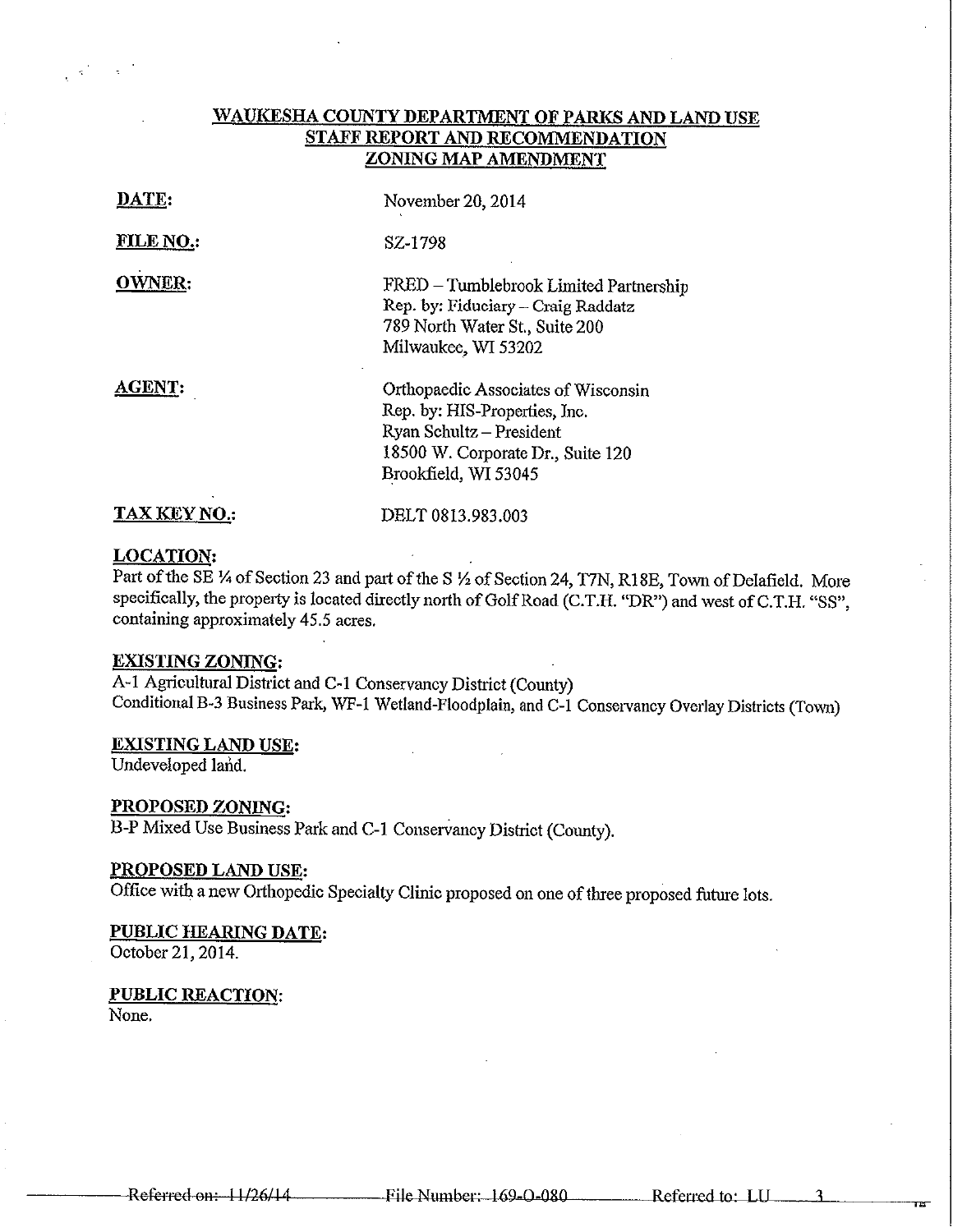## SZ-1798 (FRED – Tumblebrook Limited Partnership)

#### TOWN PLAN COMMISSION ACTION:

The Town of Delafield Plan Commission, at their meeting of October 21, 2014 recommended approval of the request to the County upon the recommendation that the zoning approved by the County be fully consistent with the Town's conditional zoning for the property that was approved in 1996, specifically meaning that it complies with the Town's B-3 zoning as defined in current code, and specifically that the open space be a minimum of 72%.

## CONFORMANCE WITH THE WAUKESHA COUNTY DEVELOPMENT PLAN AND THE TOWN OF DELAFIELD COMPREHENSIVE DEVELOPMENT PLAN:

The Waukesha County Comprehensive Development Plan and the Town of Delafield Comprehensive Plan designate the lands in the Commercial and Office Park category with Secondary Environmental Corridor on the west side of the property and Isolated Natural Resource Area on the north and east sides of the property. The proposed business zoning designation complies with the purpose and intent of both plans. The Secondary Environmental Corridor and Isolated Natural Resource Areas will be protected.

#### **STAFF ANALYSIS:**

The property is located north of Golf Road or C.T.H. "DR", which is a frontage road to I-94, and just west of C.T.H. "SS". There is some floodplain and wetland associated with Zion Creek to the west and additional wetland on the east and west sides of the property. There is also Secondary Environmental Corridor identified on the west side of the property and Isolated Natural Resource Area identified on the north side of the property. The property is currently undeveloped.

The petitioner is proposing to rezone the upland area of the property consistent with the Town's existing conditional zoning, which was approved in 1996. A copy of the enrolled ordinance for the Town's 1996 rezone is attached as Exhibit " $A^{3}$ . The County did not have zoning jurisdiction over the site in 1996. However, in 2009, the WDNR deemed several ponds navigable that are connected to Zion Creek on the Western Lakes Golf Course property located to the north, which increased the area of the County's zoning jurisdiction to 1,000 ft. from the newly deemed navigable ponds. The County's shoreland jurisdictional boundary is shown on the enclosed zoning map exhibit. Several years ago, as part of the Countywide zoning map modernization project, the shoreland jurisdictional area on site was placed within the County's A-1 Agricultural District. The lands were zoned as used (agricultural) in accordance with County Development Plan recommendations. Only the area within the County's shoreland jurisdictional boundary is subject to this rezone.

More specifically, the petitioner is proposing to rezone all upland areas within the County's shoreland jurisdictional limits to the B-P Mixed Use Business Park District to be consistent with the Town's Zoning District (B-3 Business Park District). After a meeting with the developer and County, it was determined that the County's B-P Zoning District matched the Town's B-3 Business District uses the best. Furthermore, the developer indicated that the terms of the 1996 Town rezoning action for the site remained acceptable to him and he subsequently filed the subject petition accordingly.

The County's B-P Zoning District is intended for office, commercial, or light industrial uses that serve the needs of the region. The County's B-P zoning district is only permitted on sites that are located within one mile of a freeway interchange or at an intersection of two state trunk highways. The property location is well suited for uses that serve regional needs because the site is located adjacent to and has high visibility from I-94 and is also located on a frontage road which should keep traffic away from nearby residential neighborhoods. It should be noted that the County's B-P Zoning District is more permissive than the

Page 2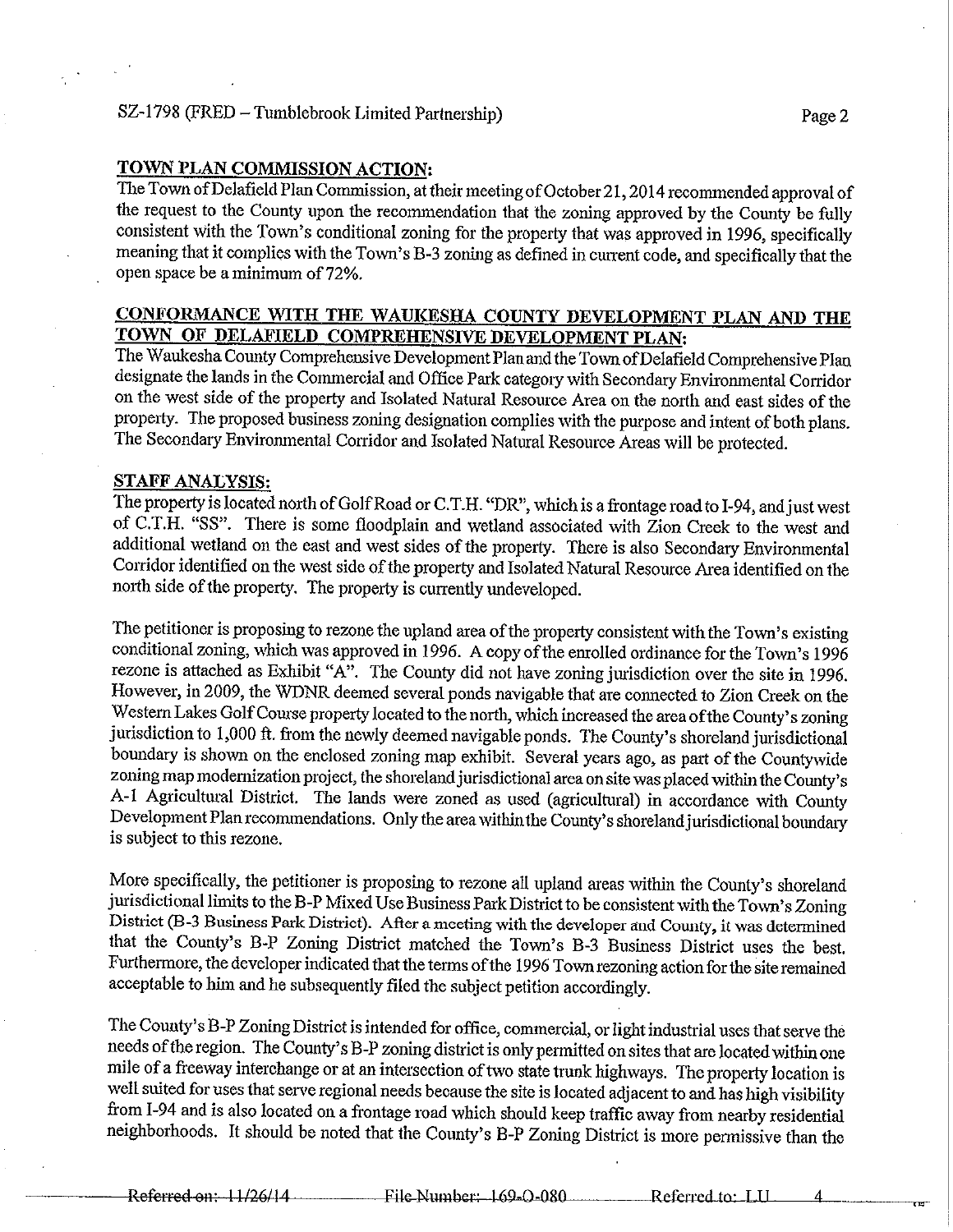## SZ-1798 (FRED – Tumblebrook Limited Partnership)

Town's B-3 Zoning District. The Town's B-3 District only permits offices, studios, business centers and similar operations not involving retail or commercial sales, industrial use or residential use. It should be noted that the Town impervious surface requirements for their parallel B-3 Business Park Zoning District require 80% open space per parcel. However, Town staff has indicated that this threshold will likely be reduced as part of a subsequent Town Zoning Code amendment.

The petitioner is currently proposing to split the property into 3 lots for uses that will comply with the existing Town zoning and proposed County zoning districts. A large orthopedic specialty clinic is proposed on proposed Lot 2 and there may be an ambulatory center component added at some point. There are no current development plans for the other two proposed lots. The proposed Certified Survey Map for the 3-lot development is attached as Exhibit "B". All wetlands and floodplain would remain in the C-1 Conservancy District and remain undisturbed.

#### **STAFF RECOMMENDATION:**

It is the opinion of the Planning and Zoning Division Staff that this request be approved, subject to the conditions stated below. The recommended conditions generally mirror the existing Town rezone conditions that were enacted for the future development of the site in 1996. The Town has the ability to enforce their B-3 Zoning District setback, area, and open space standards, etc. through their review of the Site Plan/Plan of Operation and Zoning/Building Permits. The rezoning, as conditioned, is consistent with the Town and County Land Use Plan recommendations for the Commercial and Office Park category and will allow substantial investment and job creation in the community. The recommended conditions of approval are as follows:

- The maximum amount of building space on the subject lands shall not exceed 250,000 sq. ft. 1.
- $\overline{2}$ . A maximum of 1,000 parking spaces will be allowed on the subject lands.
- 3. The landscape ratio shall be a minimum of 72% (a minimum of 72% overall open space or a maximum of 28% overall impervious surface) and shall be based on the entire acreage of the current 45.5 acre parcel. If, in the future, the Town of Delafield amends its open space requirements to be less restrictive than the above stated 72% standard, the less restrictive measure shall apply to the subject site so long as County Shoreland Ordinance impervious surface standards are complied with.
- 4. The permitted uses are limited to offices, studios, business centers, and similar operations. There shall be no retail, industrial, or residential uses.

Respectfully submitted.

# Amy Barrows

Amy Barrows Senior Land Use Specialist

Attachments: Exhibits "A" and "B" and rezone map.

N:\PRKANDLU\Planning And Zoning\Rezones\Staff Reports\1798 FRED - Tumblebrook Limited Partnership Dlt.Doc

Referred on: 11/26/14 File Number: 169-Q-080 Referred to: LU  $\overline{\mathbf{S}}$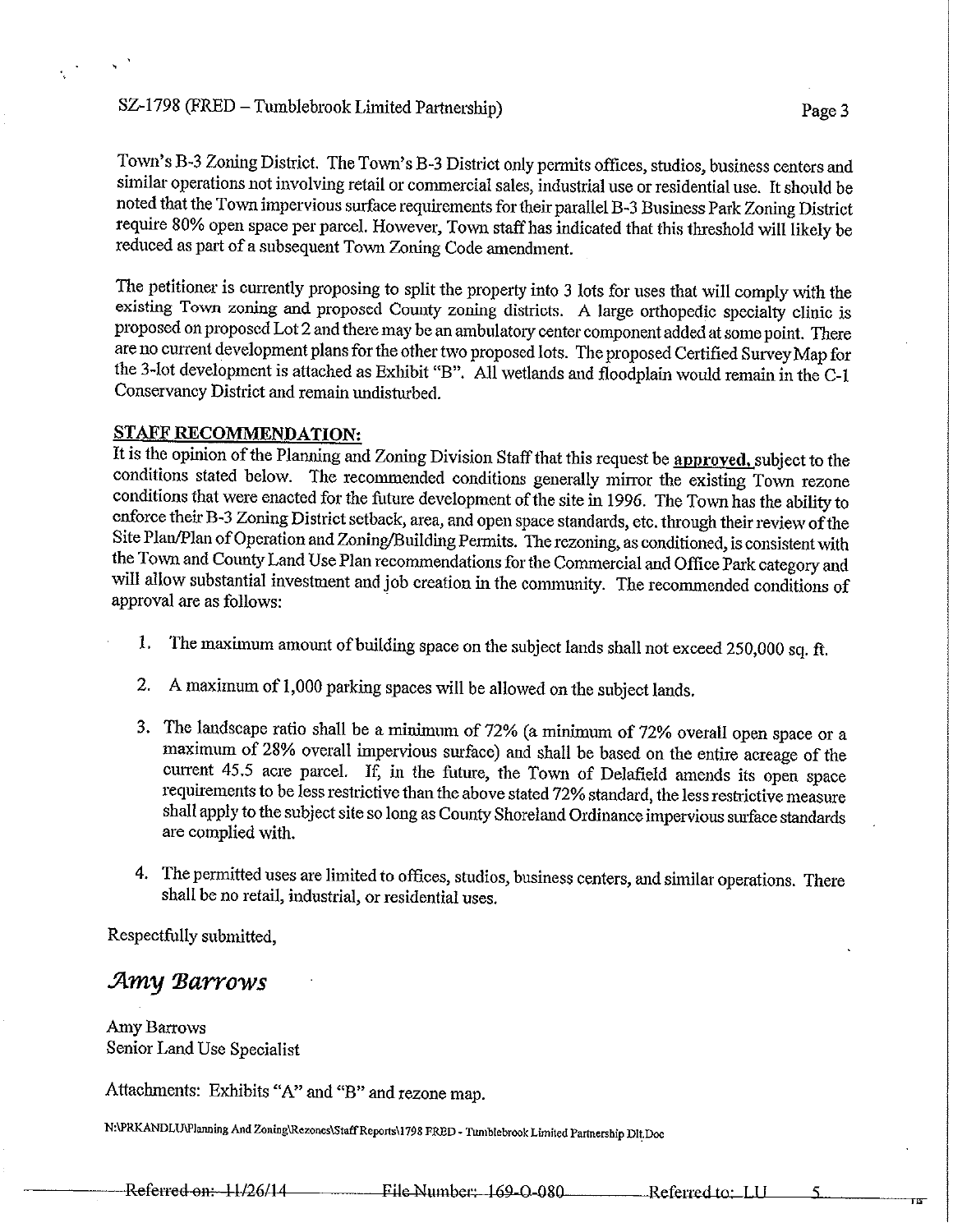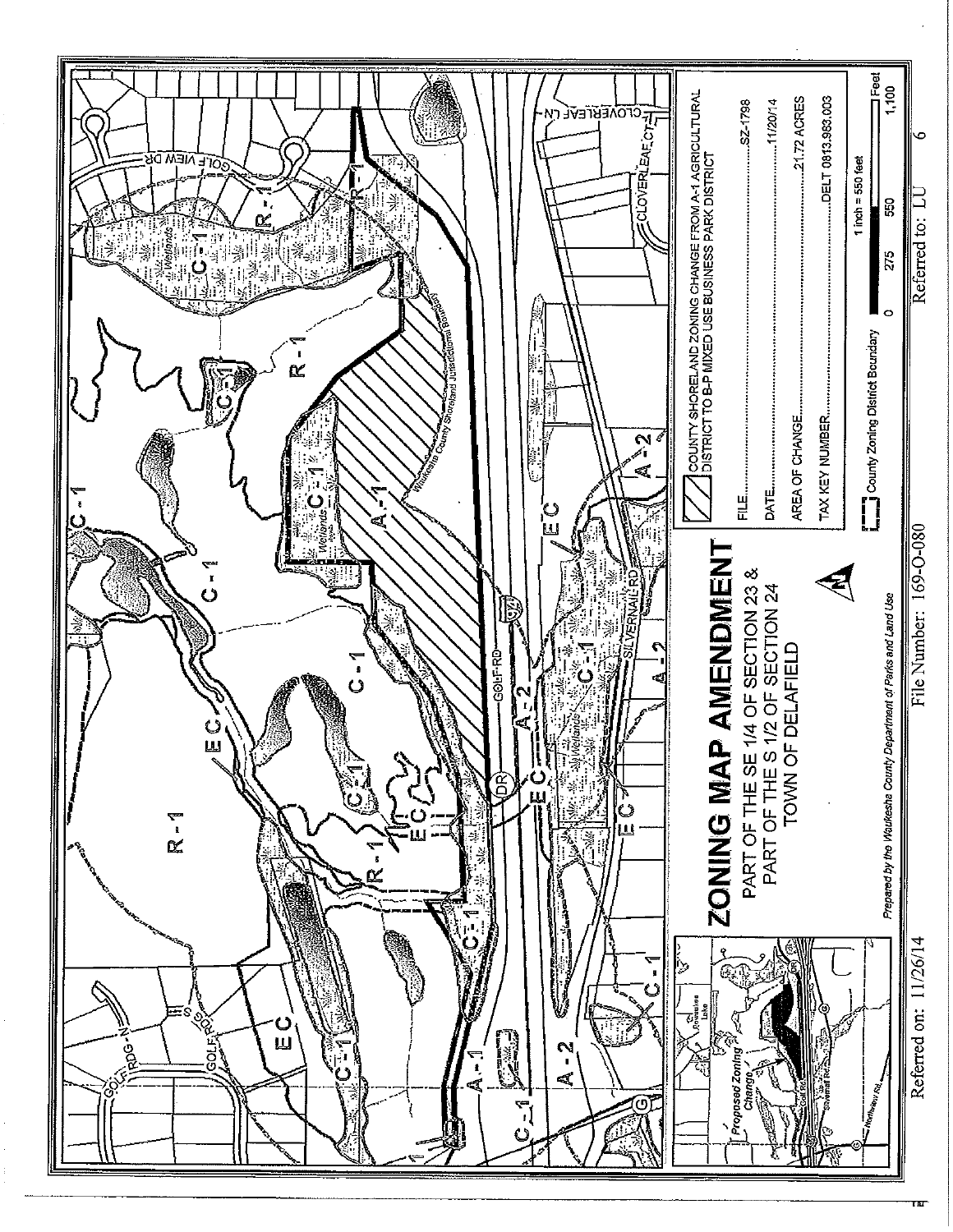#### ENROLLED ORDINANCE 151-19

AMEND TOWN OF DELAFIELD DISTRICT ZONING MAP OF TOWN OF DELAFIELD ZONING ORDINANCE BY CONDITIONALLY REZONING LANDS LOCATED IN PART OF THE EAST 1/2 OF SECTION 23 AND PART OF SECTION 24, T7N, R18E, TOWN OF DELAFIELD FROM R1-A RESIDENTIAL DISTRICT TO B-3 BUSINESS PARK DISTRICT  $(ZT-983)$ 

WHEREAS the subject matter of this ordinance having been approved by the Delafield Board on April 23, 1996, and duly referred to<br>and considered by the Waukesha County Park and Planning Commission after public hearing, and the giving of requisite notice of said hearing and the recommendation thereon reported to the Land Use, Parks and Environment Committee and the Waukesha County Board of Supervisors as required by Section 60.61 of the Wisconsin Statutes.

THE COUNTY BOARD OF SUPERVISORS OF THE COUNTY OF WAUKESHA DOES. ORDAIN that the district zoning map of the Town of Delafield Zoning Ordinance, adopted by the Town of Delafield, on February 19, 1991, is hereby amended to conditionally rezone from the R1-A Residential District to the B-3 Business Park District under the Town of Delafield Zoning Ordinance, certain lands consisting of approximately 50.9 acres located in the E 1/2 of Section 23 and part of Section 24 of the Town of Delafield, and more specifically described in the staff recommendation and map on file in the office of the Waukesha County Parks and Land Use Department, and made a part of this ordinance by reference (ZT-983) subject to the following conditions:

The maximum amount of building space on the parcel will not 1. exceed 250,000 sq.ft.

A maximum of 1,000 parking spaces will be allowed on the  $\mathbf{2}$  . parcel.

The landscape ratio shall be a minimum of 72%, and shall be  $3.$ based on the entire acreage of 50.9 acres, less that land acquired by the State of Wisconsin for improvements to the C.T.H. "SS"/I-94 Interchange (72% green space and 28% impervious surface).

Referred on: 11/26/14 —————

\_Referred.to: LU\_\_

 $\tau$ 

EXHIBIT "A"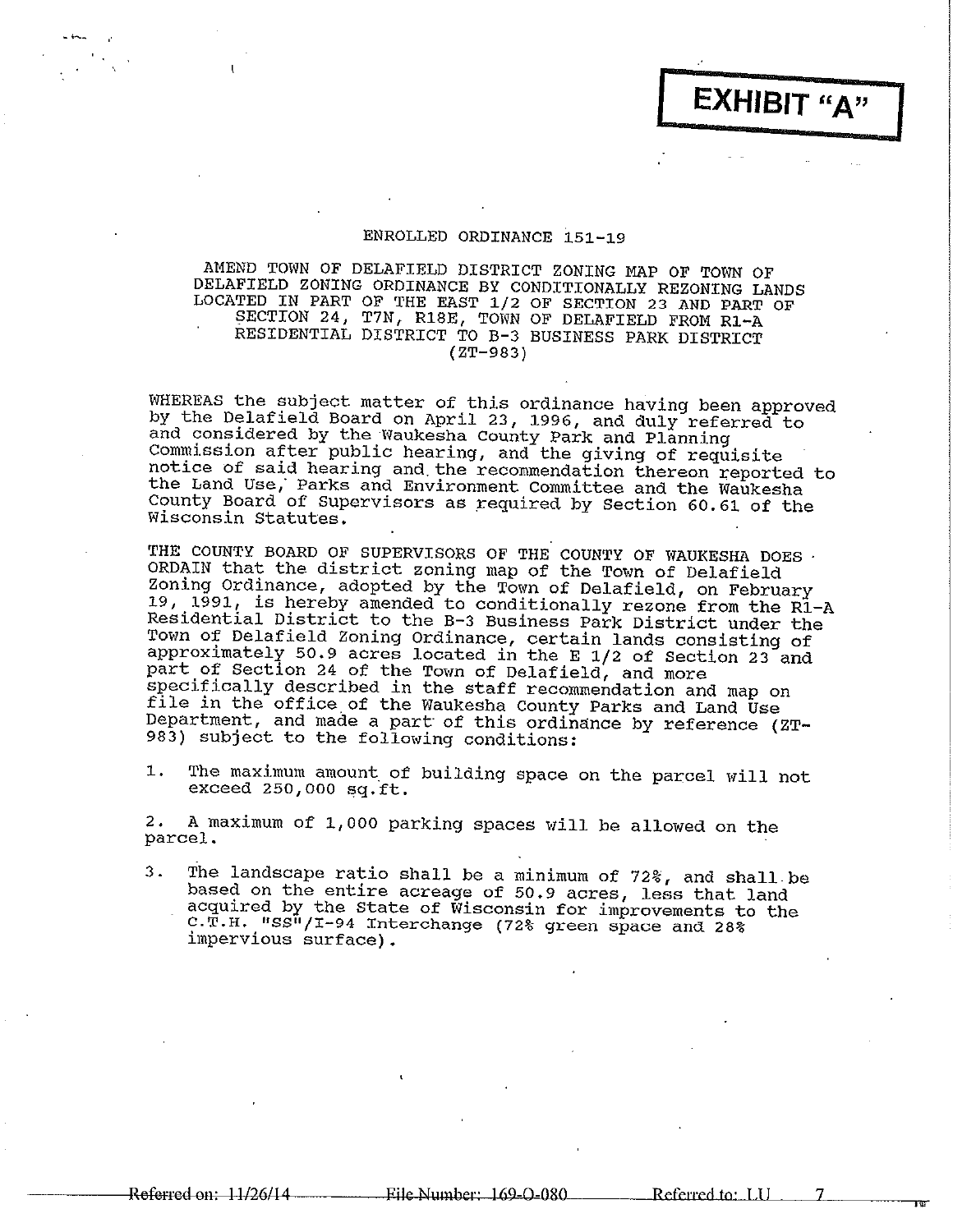4. The developer may commence with and complete up to 100,000 sq.ft. of buildings prior to completion of the C.T.H. "SS"/I-94 Interchange. The buildings, to be constructed under this condition, shall be in a contiguous area so as to minimize disturbance of the entire site.

BE IT FURTHER ORDAINED that the Waukesha County Clerk shall file a certified copy of this ordinance with the Town Clerk of Delafield.

BE IT FURTHER ORDAINED that this ordinance shall be in full force and effect upon passage, approval and publication.

BE IT FURTHER ORDAINED that all ordinances inconsistent with or with contravention of provisions of this ordinance are hereby repealed.

R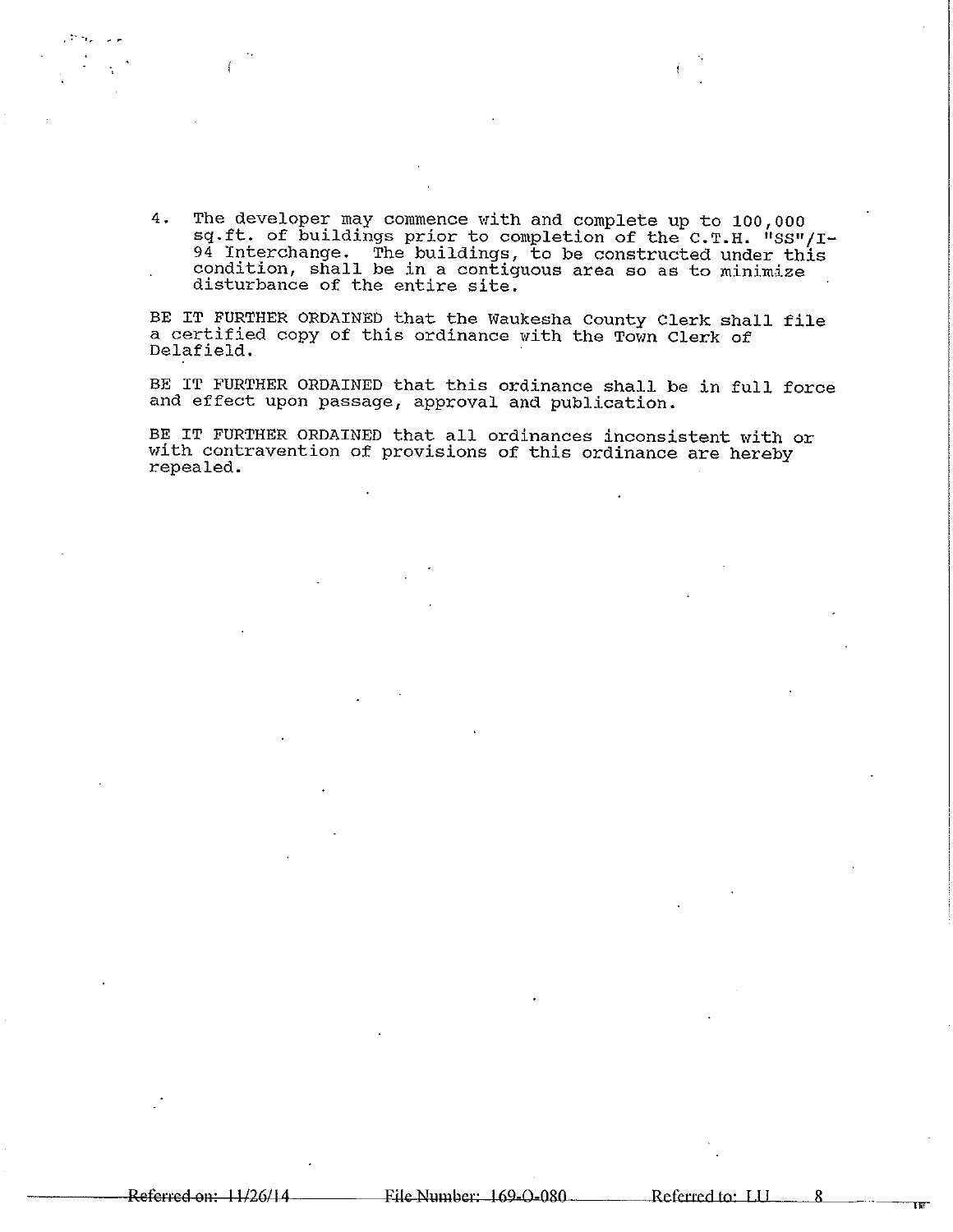

 $\overline{9}$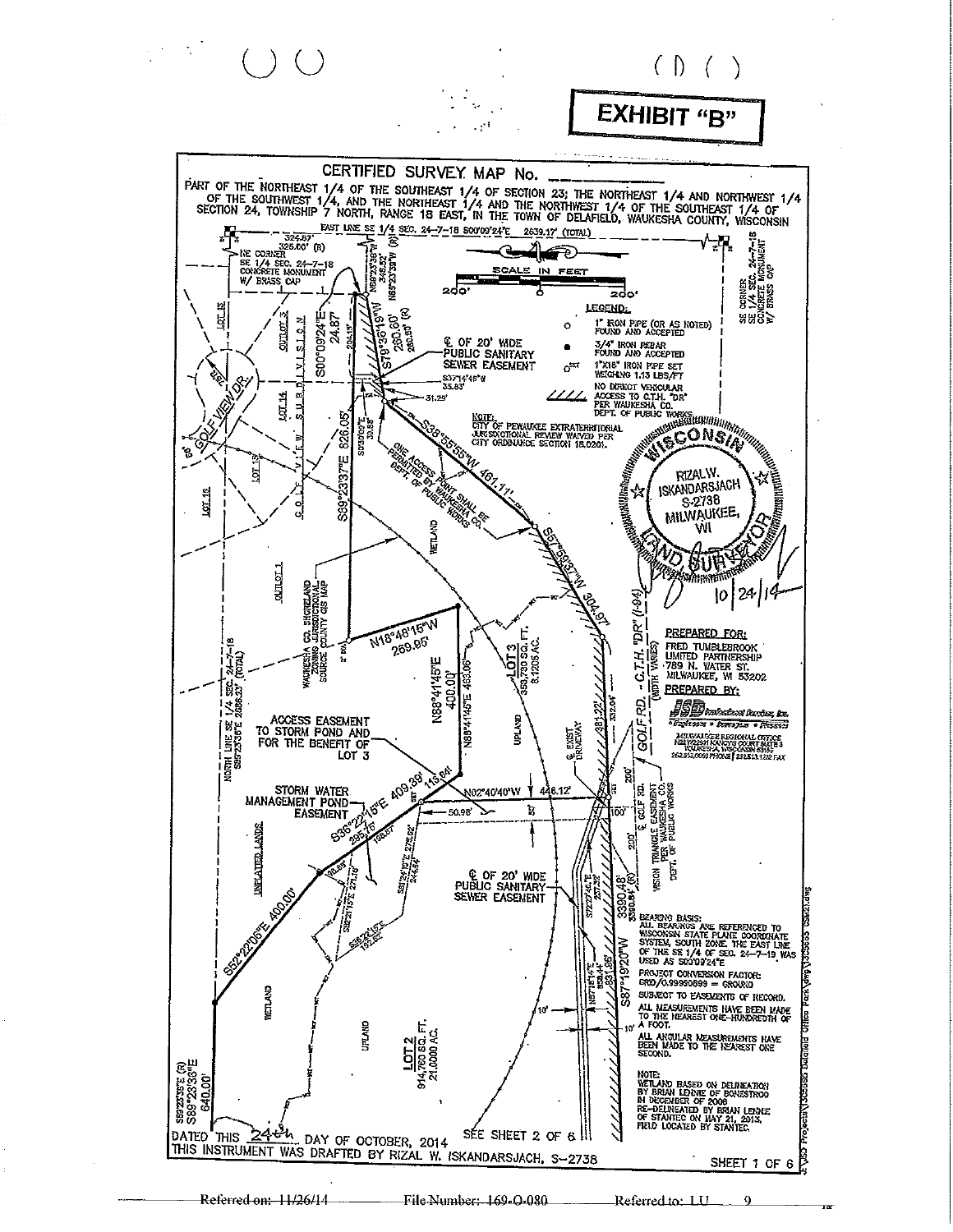

 $\ddot{\phantom{1}}$ 

 $\left(\begin{array}{c} \end{array}\right)$ 

 $10$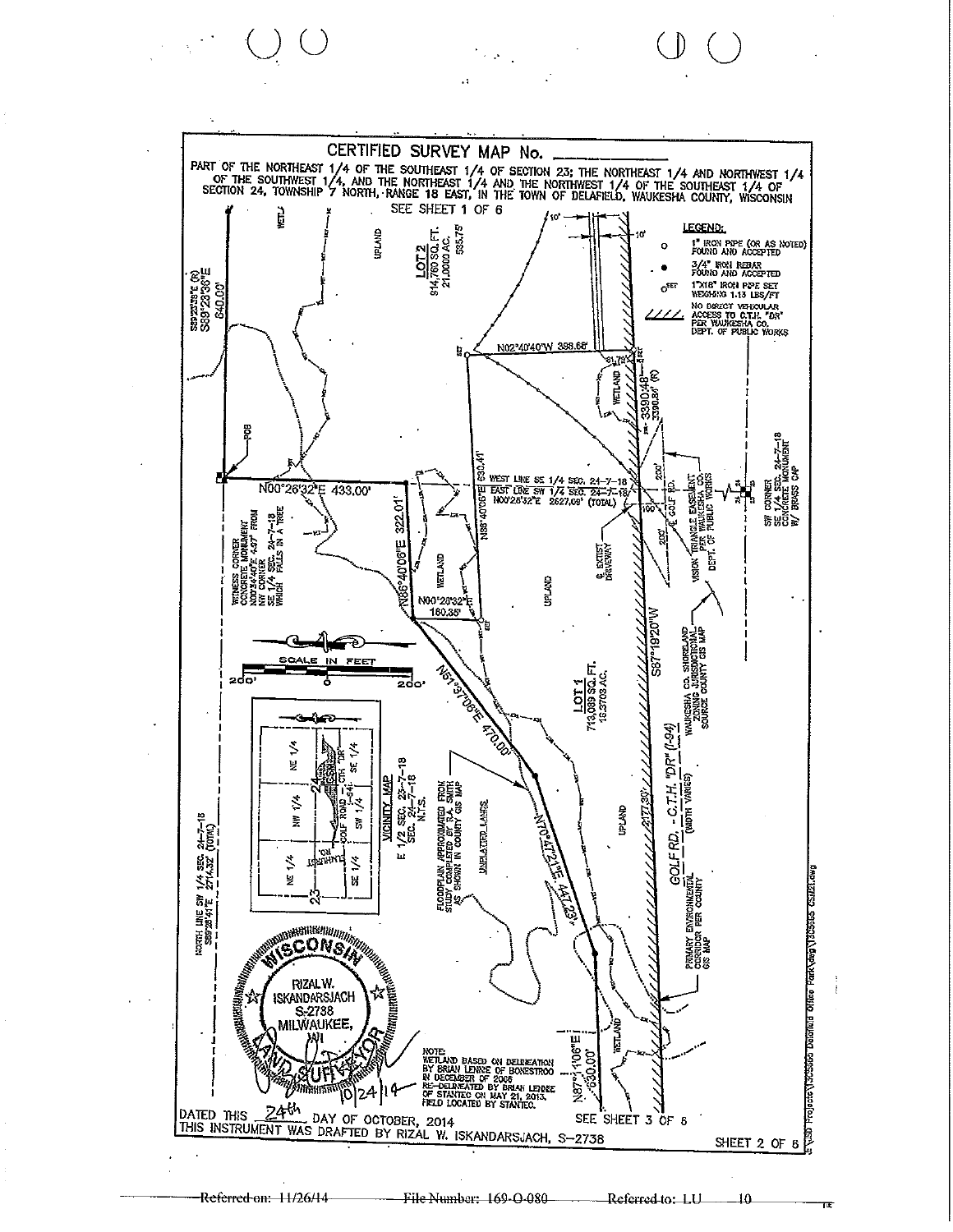